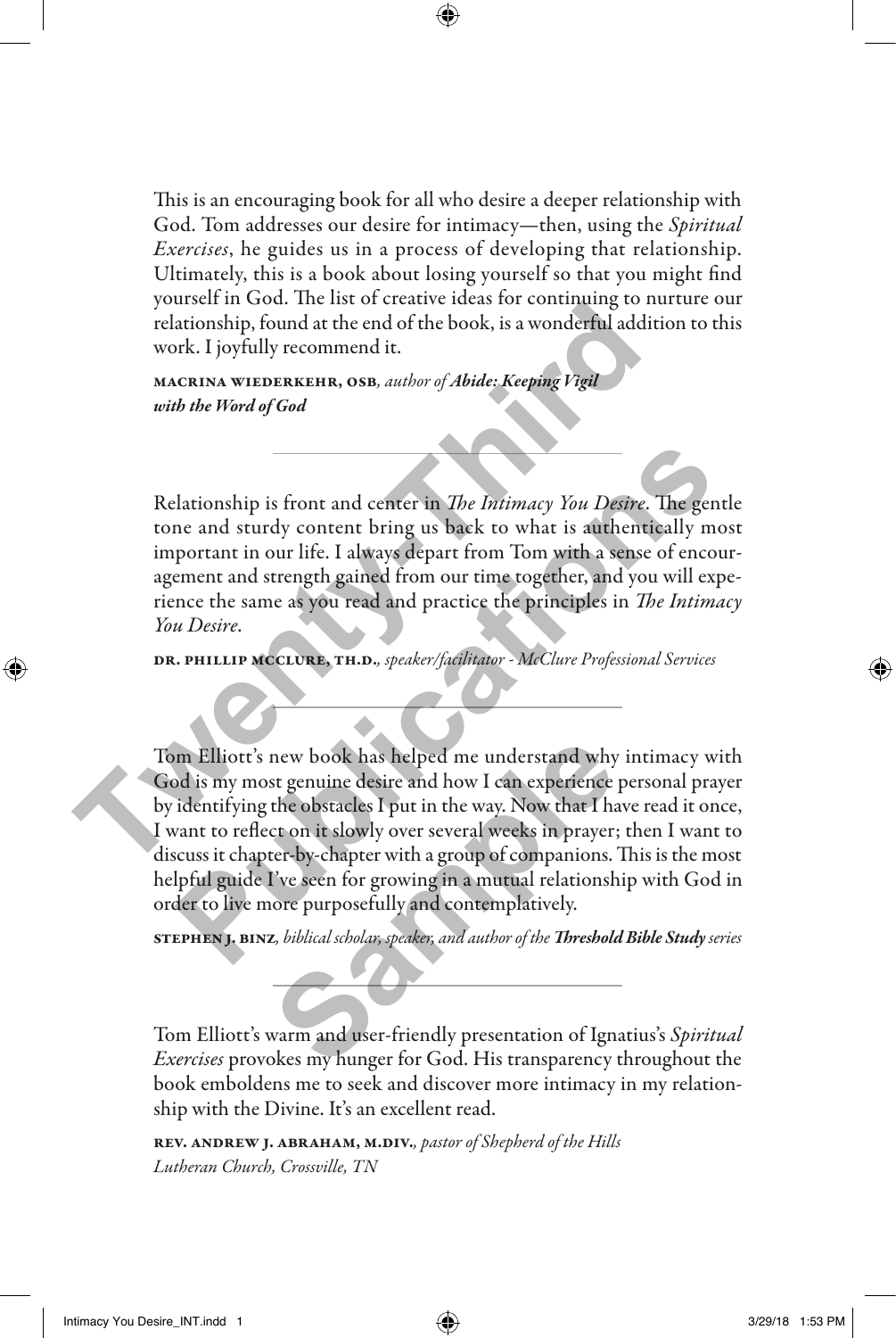*The Intimacy You Desire* is a helpful, practical guide for developing a mutual intimate relationship with God as one prays with the *Spiritual Exercises*. The many examples of Tom's own and others' life and prayer are very encouraging. Tom's own journey in praying with the "Third Week" is so honest and real. His transparency inspires others to be open and vulnerable in their relationship with Jesus. I highly recommend *The Intimacy You Desire* to anyone who desires a mutual, real, personal relationship with Jesus.

maureen conroy, rsm, d.min*., author of The Discerning Heart and Experiencing God's Tremendous Love*

In his friendly, down-to-earth book, Tom Elliott epitomizes the understanding of the heart of Ignatian Spirituality as he openly shares with us his journey into discovery of an authentic, intimate relationship with God. Since each chapter provides personal reflection questions, *The Intimacy You Desire* can be used not only for personal prayer but also holds great promise for vigorous discussions in faith-sharing groups, book clubs, and Lenten or Advent groups. Week" is so honest and real. His transparency inspires others to be<br>and vulnerable in their relationship with Jesus. I highly recommend<br>and vulnerable in their relationship with Jesus. I highly recomment<br>*Intimacy You Desi Publication Color Publication Love*<br> *Publication Color* **Publication Color Analytical Color Color Color and the publication of the heart of Ignatian Spirituality as he openly shares with<br>
his journey into discovery of** 

cindy shaw, m.min.*, co-director Emmaus House Spirituality Center, Des Moines, IA*

Some books on the spiritual life come off as dry or over analytical: this one is a "page turner." From the very first, I was actually excited to continue to read it and to learn more about the ways of intimacy, mutuality, and friendship with God as taught by Saint Ignatius. Tom Elliott has a gift of making his subject come alive with many interesting stories from his own life and the lives of others. It's definitely a book that I will read and discuss with a group—and more importantly try to practice. **Sample 19 and the spiritual life come off as dry or over an turner."** From the very first, I was actually example and to learn more about the ways of intimals with God as taught by Saint Ignatius. Tom his subject come ali

rev. danny schieffler, m.div.*, rector of St. Mark Episcopal Church, Little Rock, AR*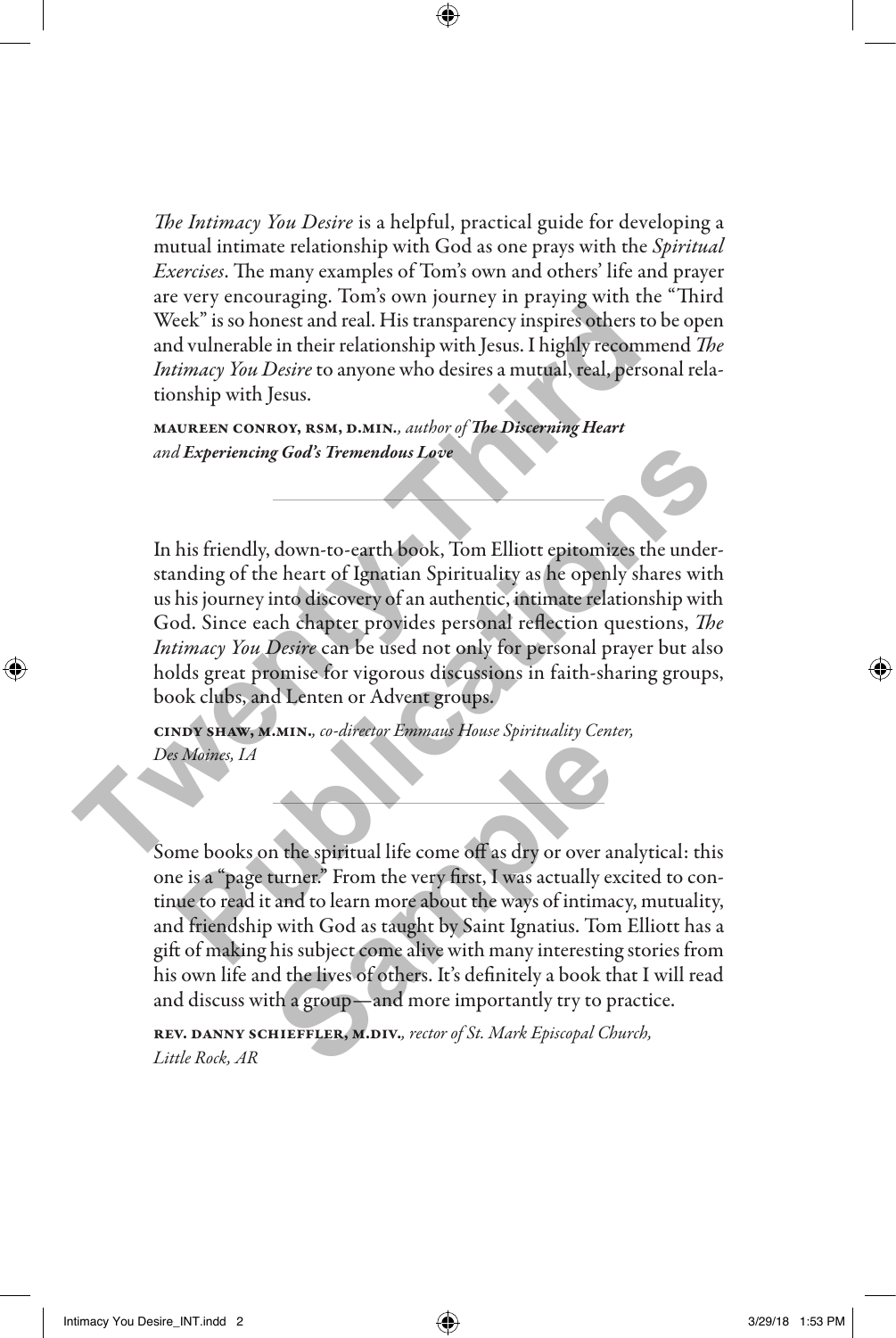$the$ Trimacy<br>
You<br>
Desire<br>
CROWING<br>
CROWING COD THROUGH<br>
THE SPIRITUAL<br>
EXERCISES OF

**PUBLICATE** THE SPIRITUAL

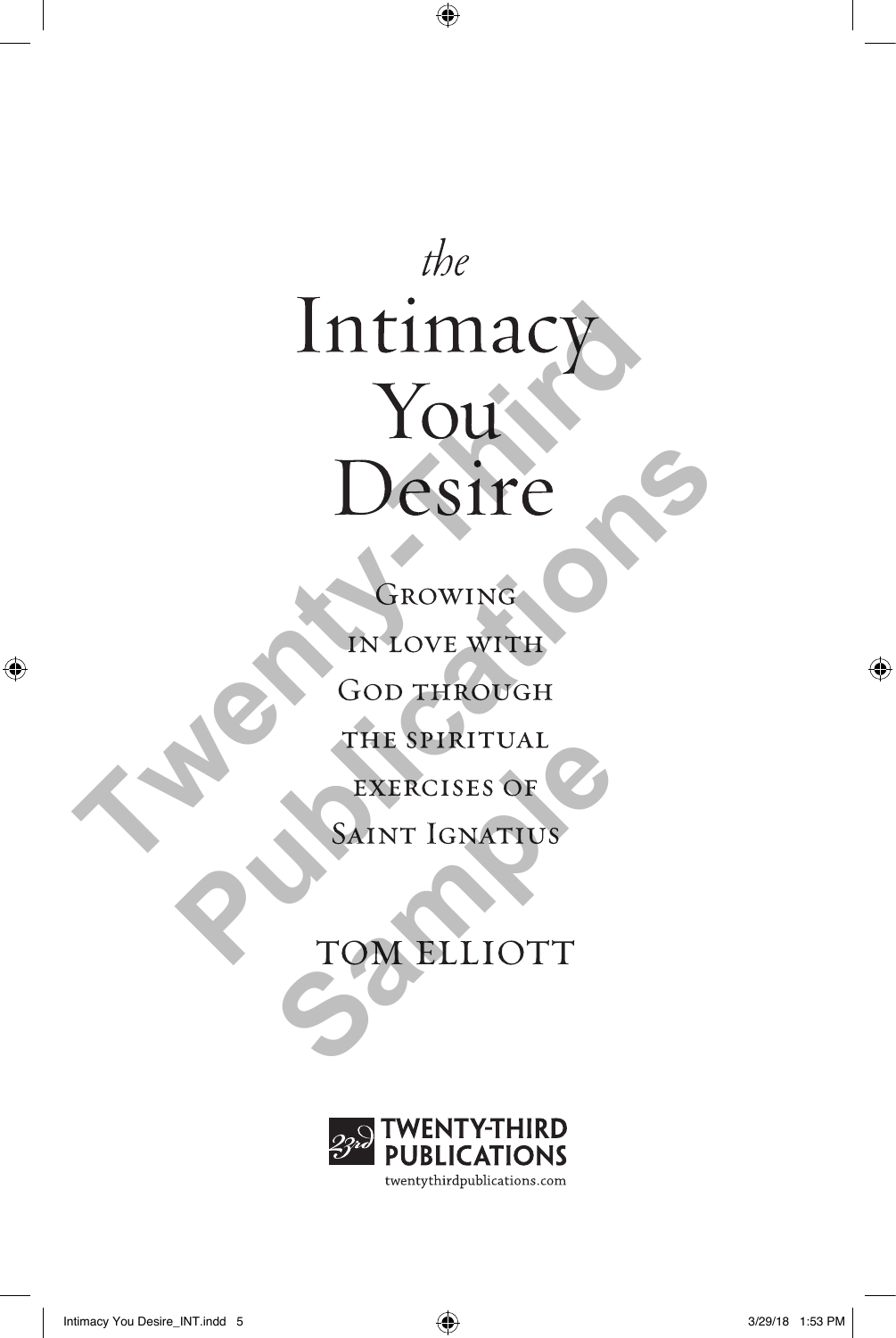### TWENTY-THIRD PUBLICATIONS

One Montauk Avenue, Suite 200 New London, CT 06320 (860) 437-3012 or (800) 321-0411 www.twentythirdpublications.com **TWENTY-THIRD POR LEADER ATOM COMPANY OF COMPANY OF COMPANY OF COMPANY OF COMPANY OF COMPANY OF COMPANY OF COMPANY OF COMPANY OF COMPANY OF COMPANY OF COMPANY OF COMPANY OF COMPANY OF COMPANY OF COMPANY OF COMPANY OF COMPA PUBLICATIONS**<br>
MENTITY-THIRD PUBLICATIONS<br>
MENTITY-THIRD PUBLICATIONS<br>
WE MONTAIN Avenue, Suite 200<br>
WE ADDRIGHT (SO 321<br>
WE ADDRIGHT (SO 321-0411)

Copyright © 2018 Tom Elliott. All rights reserved. No part of this publication may be reproduced in any manner without prior written permission of the publisher. Write to the Permissions Editor. **Sample PUBLICATIONS**<br>
Sample, Suite 200<br>
T 06320<br>
or (800) 321-0411<br>
dpublications.com<br>
18 Tom Elliott. All rights reserved. No part of this<br>
be reproduced in any manner without prior writte<br>
e publisher. Write to the Per

ISBN: 978-1-62785-353-8 Library of Congress Control Number: 2017960975 Printed in the U.S.A.



**One A** division of Bayard, Inc.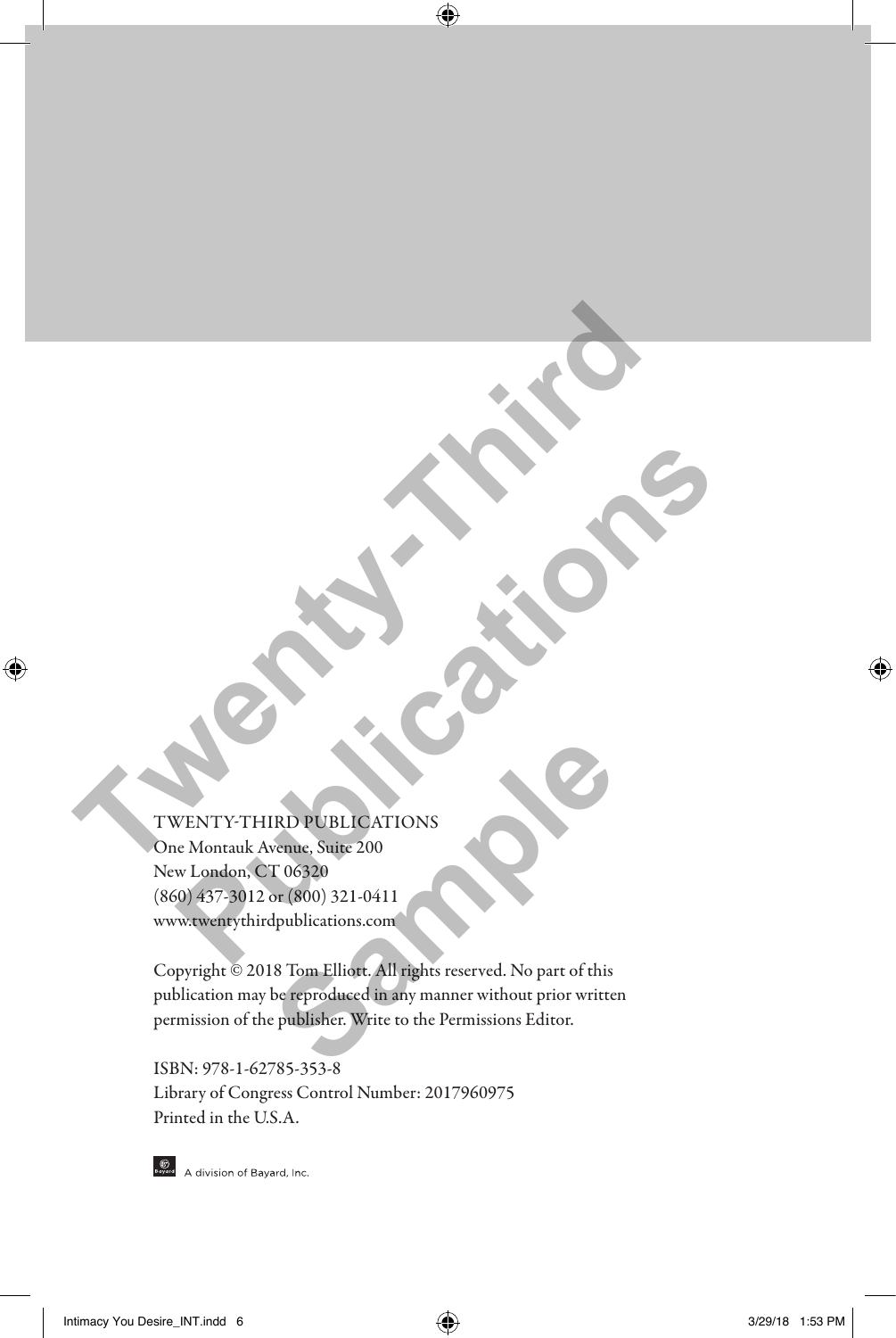$\mathbf{L}$ 

| <b>INTRODUCTION</b>                         | 1   |
|---------------------------------------------|-----|
|                                             |     |
| <b>CHAPTER ONE</b>                          |     |
| Saint Ignatius of Loyola                    |     |
| <b>CHAPTER TWO</b>                          |     |
| <b>Intimacy in the Spiritual Exercises</b>  | 11  |
| <b>CHAPTER THREE</b>                        |     |
| Discerning the Relationship                 | 45  |
| <b>CHAPTER FOUR</b>                         |     |
| <b>Obstacles to Intimacy</b>                | 63  |
| <b>CHAPTER FIVE</b>                         |     |
| <b>Structure for Relational Prayer</b>      | 90  |
| CONCLUSION                                  |     |
| Java with Jesus                             | 111 |
| <b>APPENDIX</b>                             |     |
| <b>Creative Ideas for Relational Prayer</b> | 113 |

 $\mathbf{L}$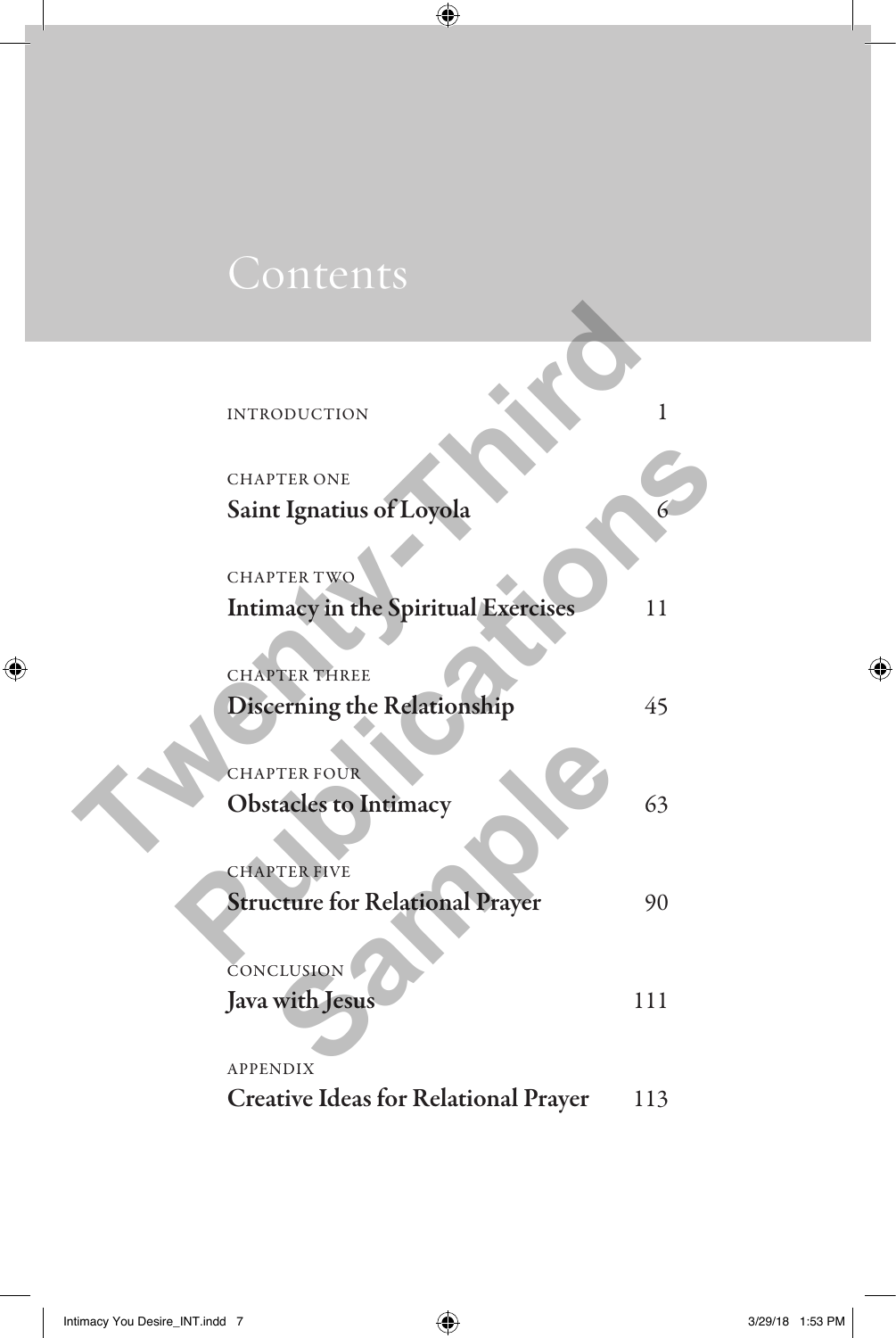## Introduction

New Orleans is known for many things; seminary is not one of them. Yet the Big Easy is where I spent four years of graduate school studying to be a priest. I heard and saw many new things during my four years at Notre Dame Seminary. For example, I heard the word "convocation" for the first time, which I assumed was just a fancy word for "lecture." The priest who was in charge of the seminary would call all of us together for monthly convocations. Most of these were uneventful and relatively uninformative, but I'll never forget the evening he lectured us about prayer. New Orleans is known for many things: seminary is no<br>them. Yet the Big Easy is where I spent four years of g<br>school studying to be a priest. I heard and saw many need<br>uring my four years at Notre Dame Seminary. For ex<br>hear New Orleans is known for many things; seminary is not one of<br>them. Yet the Big Easy is where I spent four years of graduate<br>school studying to be a priest. I heard and saw many new things<br>during my four years at Notre Dame four years at Notre Dame Seminary. For the first time, whancy word for "lecture." The priest who nary would call all of us together for most of these were uneventful and relative I never forget the evening he lectured use

After we gathered in the small room, the rector of the seminary addressed us, saying, "Gentlemen, if you're struggling with your academics, we will get you a tutor, but if you're not spending an hour a day in personal prayer, then you need to get out." He emphatically and clearly expressed that prayer was more important than good grades. I took his words to heart and began spending an hour each morning in personal prayer.

I woke up every day at 5 am and headed to the chapel, stop-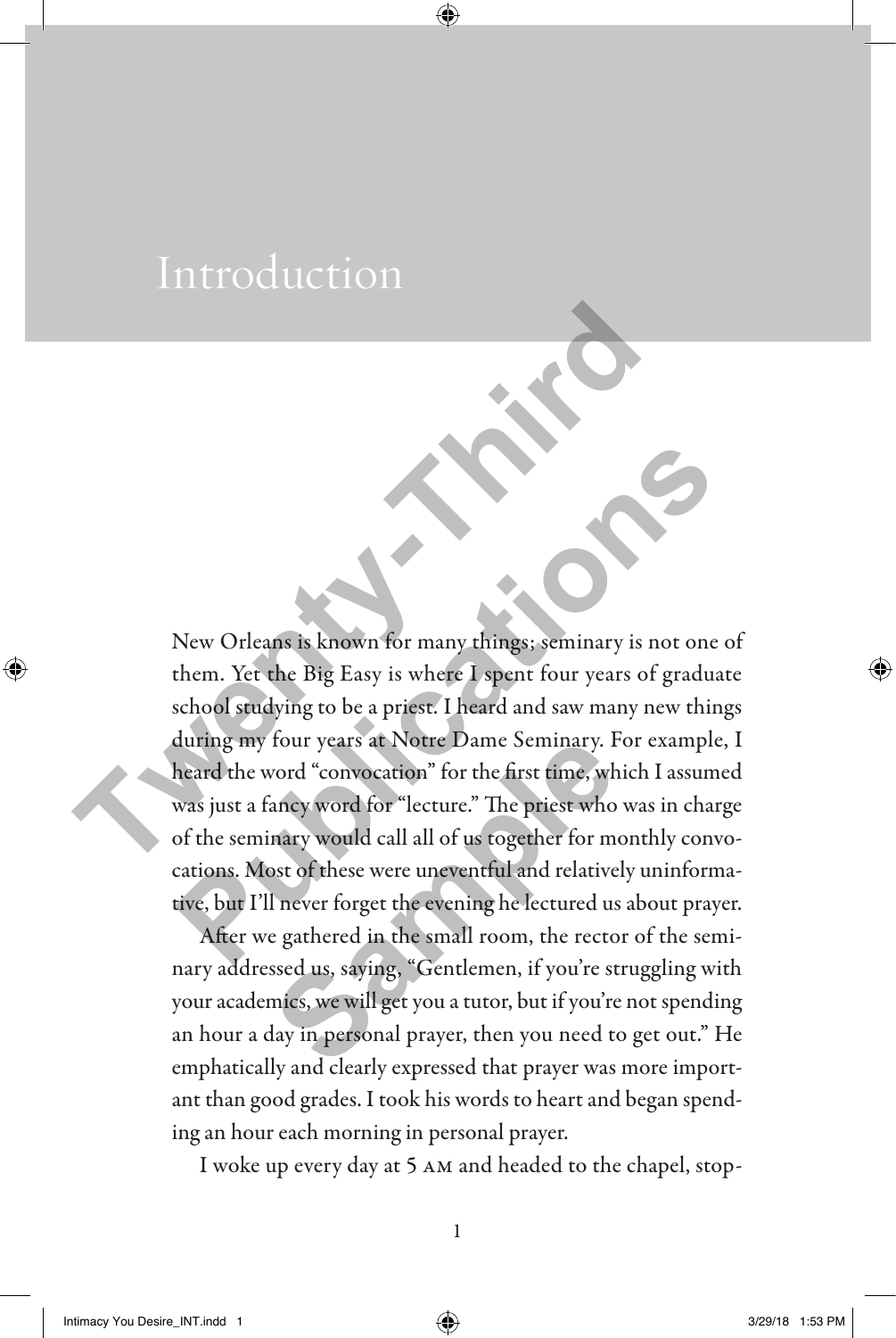ping briefly at the cafeteria for a cup of coffee. I sleepily shuffled into the seminary chapel, my cup of java in one hand and my Bible in the other. Sitting down on one of the seemingly ancient wooden pews, I was enveloped in quiet darkness. After reading Scripture for a few minutes and sipping my coffee, I found myself bored and distracted, wondering what I was supposed to do next. Sometimes, I grabbed my rosary hoping to fill up the hour; other mornings, I played "Bible roulette," randomly opening the word of God and hoping it would be exactly what I wanted to hear. Regardless of the method I used for prayer each morning, the bottom line was simple: I didn't know how to pray. I simply tried to get through the sixty minutes so that I could get on with my day. I desired intimacy with God but wasn't sure what that really looked like or how to reach it. I felt disconnected from God. wooden pews, I was enveloped in quiet darkness. After re<br>Scripture for a few minutes and sipping my coffee, I found i<br>bored and distracted, wondering what I was supposed to do<br>Sometimes, I grabbed my rosary hoping to fill

After being ordained a priest in June 1999, I continued to struggle with personal prayer. I quickly fell into a pattern of "binge praying," avoiding prayer for several days and then binging for a few hours. During that time, my spiritual director, whom I met with each month, frequently questioned me about my prayer time. His concern was always expressed in a very particular, albeit peculiar, question, "Are you getting to happy hour every day?" "Happy hour" was his unique phrase for spending an hour in prayer. The phrase was cute and catchy—until we were in a crowded restaurant (in our priestly attire), surrounded by people who were already skeptical of priests. At such times, his loud question drew looks of shock and disgust from bystanders. betworthought and the product of the product of the product of the product of the product of God and hoping it would be exactly what I wanted to hear. Egardless of the method I used for prayer each morning, the totom line ng, avoiding prayer for several days and<br>the hours. During that time, my spiritu<br>with each month, frequently questione<br>me. His concern was always expressed in<br>the peculiar, question, "Are you getting to<br>Happy hour" was his

Sadly, month after month my answer to his question was, "Not every day." By this I meant that I was praying once every few days, still unsure of what in the world I was supposed to be doing for an hour. This continued for the first few years of my priesthood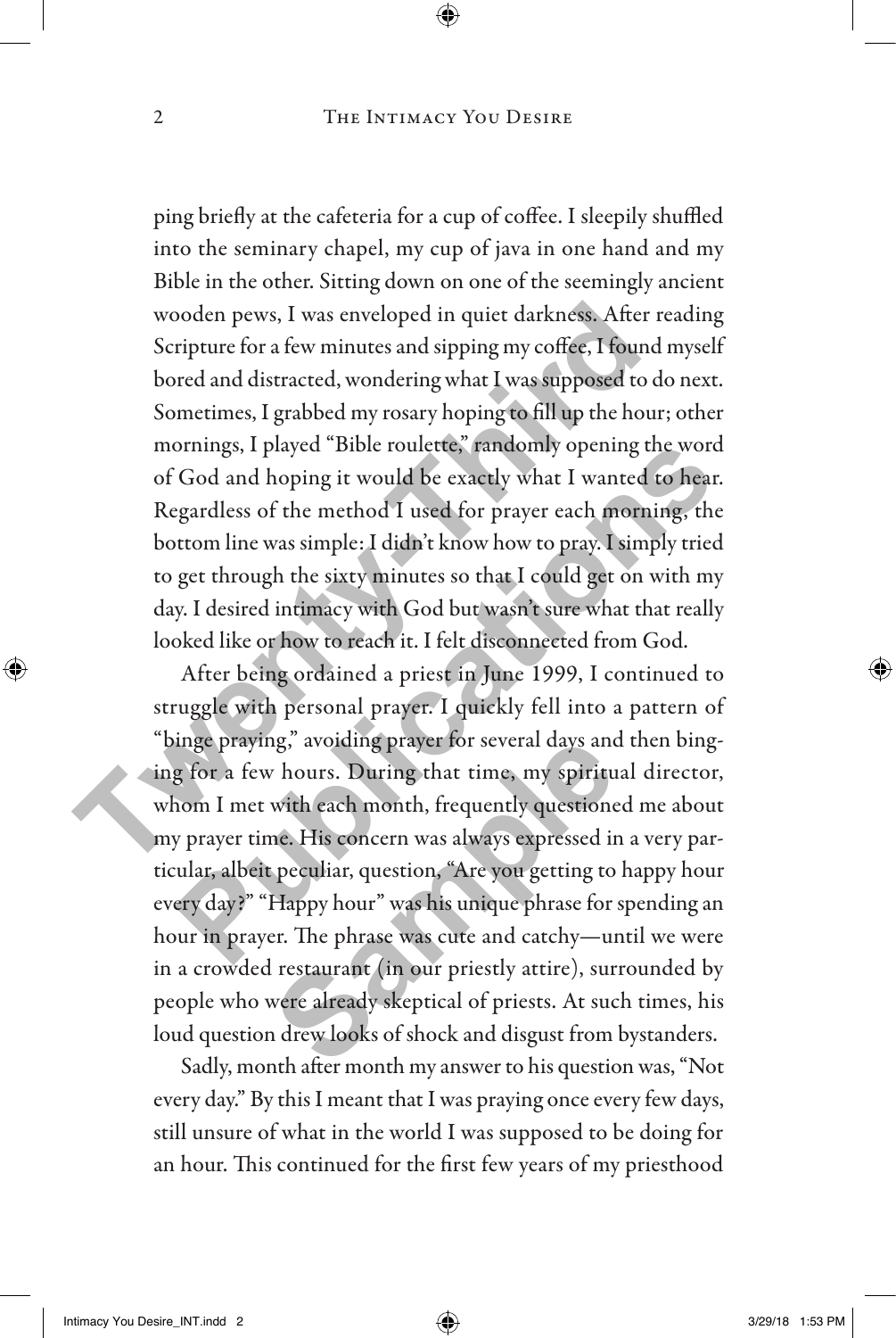until, one day, a Protestant woman walked into my office and told me that she was being plagued by demons. Meeting her changed my prayer life in an unexpected way.

I'll never forget the day she sat across the desk from me, looking timid and nervous. Undoubtedly, this was the first time she had ever visited a Catholic priest, and she didn't know what to expect. All she knew was that she had reached out for help to countless others, and no one had been able to relieve her of the demons. After she shared her story with me, I scheduled a time to bless her house, since that is where most of the spiritual attacks had occurred. The house blessing, however, did not help.

My next step was to contact the exorcist for our diocese. He generously talked with me about the woman's situation and offered a couple of simple suggestions; however, his suggestions, like the house blessing, failed to help her. Frustrated, I contacted a religious community in Nebraska that was known for their knowledge of spiritual warfare. By the time I received their materials in the mail, I had been regularly meeting with the woman for more than a year. I'll never forget the day she sat across the desk from n<br>ing timid and nervous. Undoubtedly, this was the first t<br>had ever visited a Catholic priest, and she didn't know<br>expect. All she knew was that she had reached out fo countless others, and no one had been able to relieve her of the<br>demons. After she shared her story with me, I scheduled a time<br>to bless her house, since that is where most of the spiritual attacks<br>had occurred. The house

The box they sent was filled with numerous books, pamphlets, and audiotapes. Rather than information about spiritual warfare, the majority of the materials was about spiritual formation. Unfamiliar with the concept, I thoroughly studied all of the materials and, instead of simply learning a technique to solve the woman's demonic troubles, I learned how to pray. While I was never able to help the woman find peace, I discovered within myself a deep desire for intimacy with God. of spiritual warfare. By the time I receiv<br>mail, I had been regularly meeting with t<br>a year.<br>x they sent was filled with numerous<br>audiotapes. Rather than information a<br>e majority of the materials was about sp<br>miliar with t

Prayer became more and more regular. It grew from sporadic to consistent, and from a few minutes a day to a nonnegotiable hour every day. During prayer, I heard God speak to me in new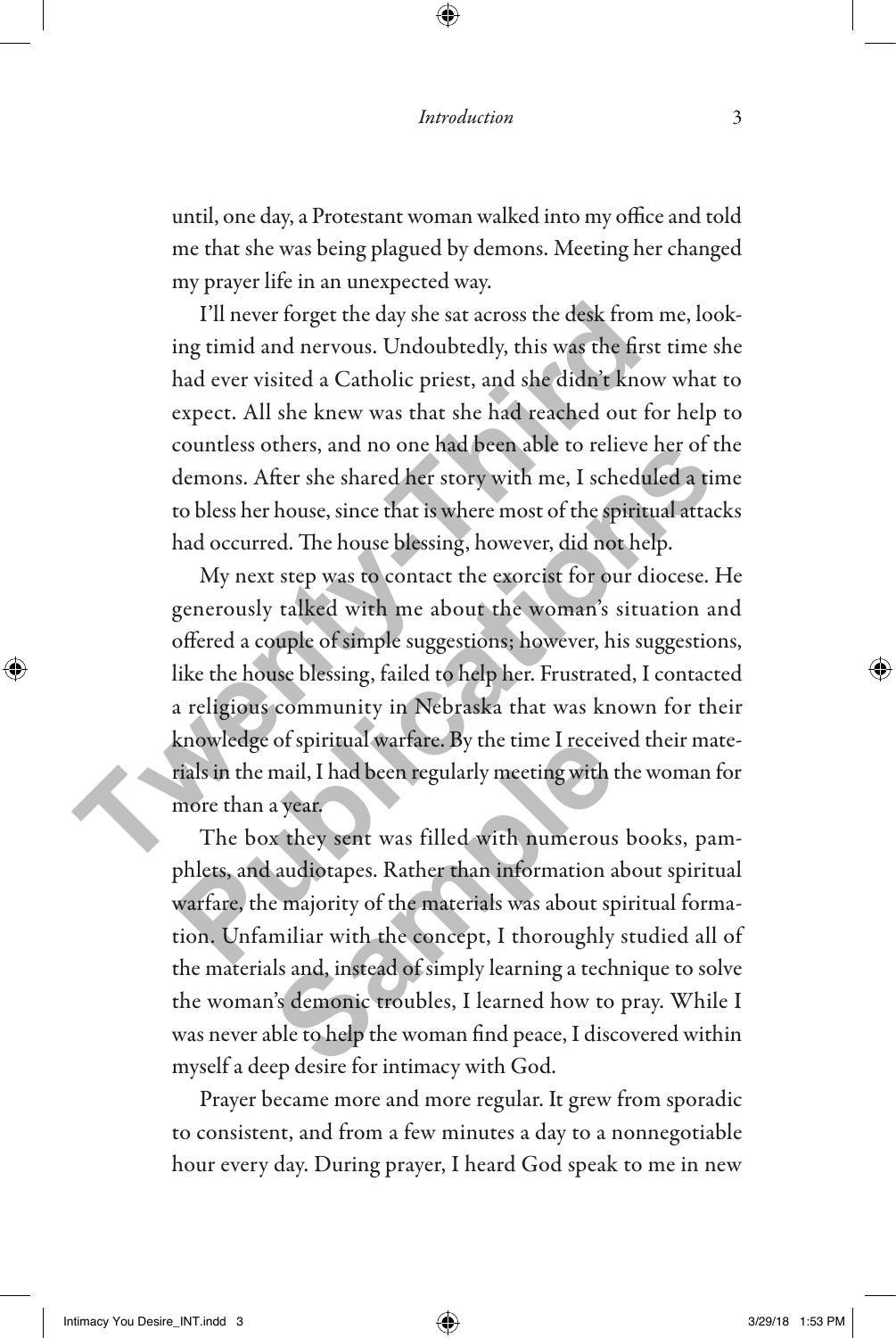and meaningful ways. As I grew in my relationship with God, I found myself excited each morning to get up and go to my prayer chair to spend time with him. I felt a deep sense that something important was happening in my life and in my relationship with God, but I really wasn't sure how it was happening. Something in the spiritual formation materials seemed to have healed my struggles with prayer and helped me feel more connected to God, but I didn't have a sense of exactly what had helped, at least not yet.

Shortly after my holy hour became a nonnegotiable experience every morning, Bishop Sartain offered me the opportunity to begin a three-year training program in spiritual direction. The training included extensive study of a retreat manual written by Saint Ignatius of Loyola known as the *Spiritual Exercises*. I wasn't familiar with Ignatius' writing, but as we studied it I realized the spiritual formation material that had helped me with my prayer was based on Ignatius' writing. I could see more specifically *how* the formation materials had helped me as I learned that the *Spiritual Exercises* reveal and encourage deepening levels of relationship with God and offer tools for relational prayer, leading to the apex of the *Exercises*—mutuality with God. Despite no longer being a priest, those tools continue to be essential to my intimacy with God. important was happening in my life and in my relationship<br>God, but I really wasn't sure how it was happening. Someth<br>the spiritual formation materials seemed to have healed my<br>gles with prayer and helped me feel more conne It that thave a sense of exactly what had helped, at least not yet.<br>
Shortly after my holy hour became a nonnegotiable experi-<br>
ce every morning, Bishop Sartain offered me the opportunity<br>
begin a three-year training progr

My reason for writing *The Intimacy You Desire* is to help you discover the same thing—the intimacy you desire with God. You will be offered an opportunity to get to know Ignatius, read about the deepening levels of intimacy that he offers in the *Spiritual Exercises*, grapple with the scandalously intimate reality of God's desire for mutual love with us, and learn new ways to experience profoundly relational personal prayer. Words like intimate, mutual, and relational will become interchangeable descriptions of your personal prayer and relationship with God! aterials had helped me as I learned that the<br>al and encourage deepening levels of relation<br>r tools for relational prayer, leading to the<br>utuality with God. Despite no longer be<br>ontinue to be essential to my intimacy with<br>a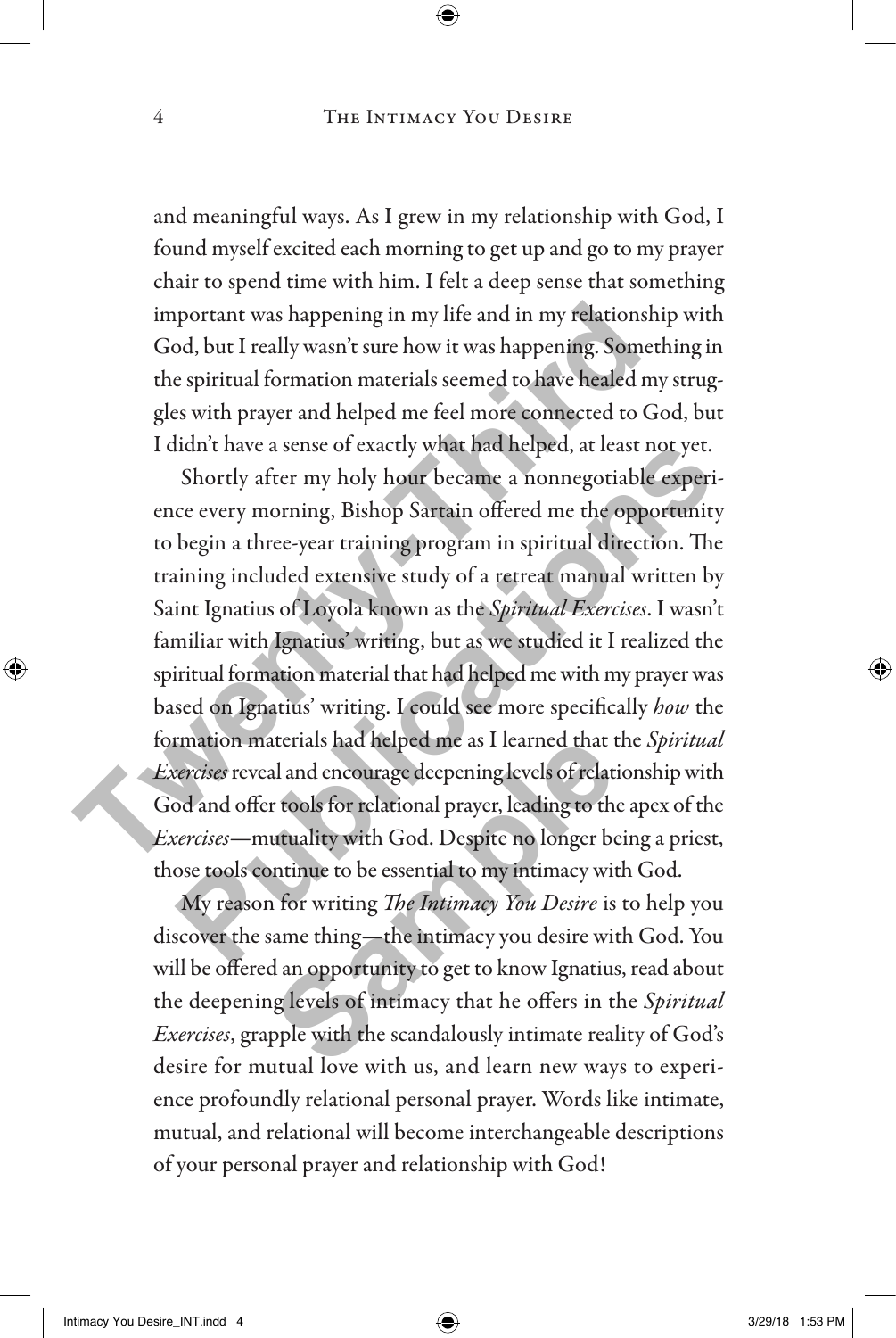#### reflection questions

I conclude each chapter in this book with reflection questions. These can be used during your personal prayer time or as spiritual formation in a small group. If you use them in a group, I recommend covering one chapter a week, with members of the group reading it individually and reflecting on the questions during personal prayer time. Then, at the group meetings each week, members can share their answers with one another. These can be used during your personal prayer time or as<br>formation in a small group. If you use them in a group,<br>mend covering one chapter a week, with members of th<br>reading it individually and reflecting on the questions

- 1. What are the most significant moments in your life emotionally, vocationally, and spiritually?
- 2. When was your most significant encounter with God? How did it change you?
- When in your life did you feel like your prayer life was the most fruitful? Why?
- 4. When in your life did you experience profound dryness in your personal prayer time? How did you respond to the dryness? France Constant Trump and Trayer time. Ihen, at the group meetings each week, members can share their answers with one another.<br> **Publications and the most significant moments in your life—**<br>
emotionally, vocationally, and In your life did you feel like your prayer<br>tuitful? Why?<br>in your life did you experience profound<br>ersonal prayer time? How did you respose?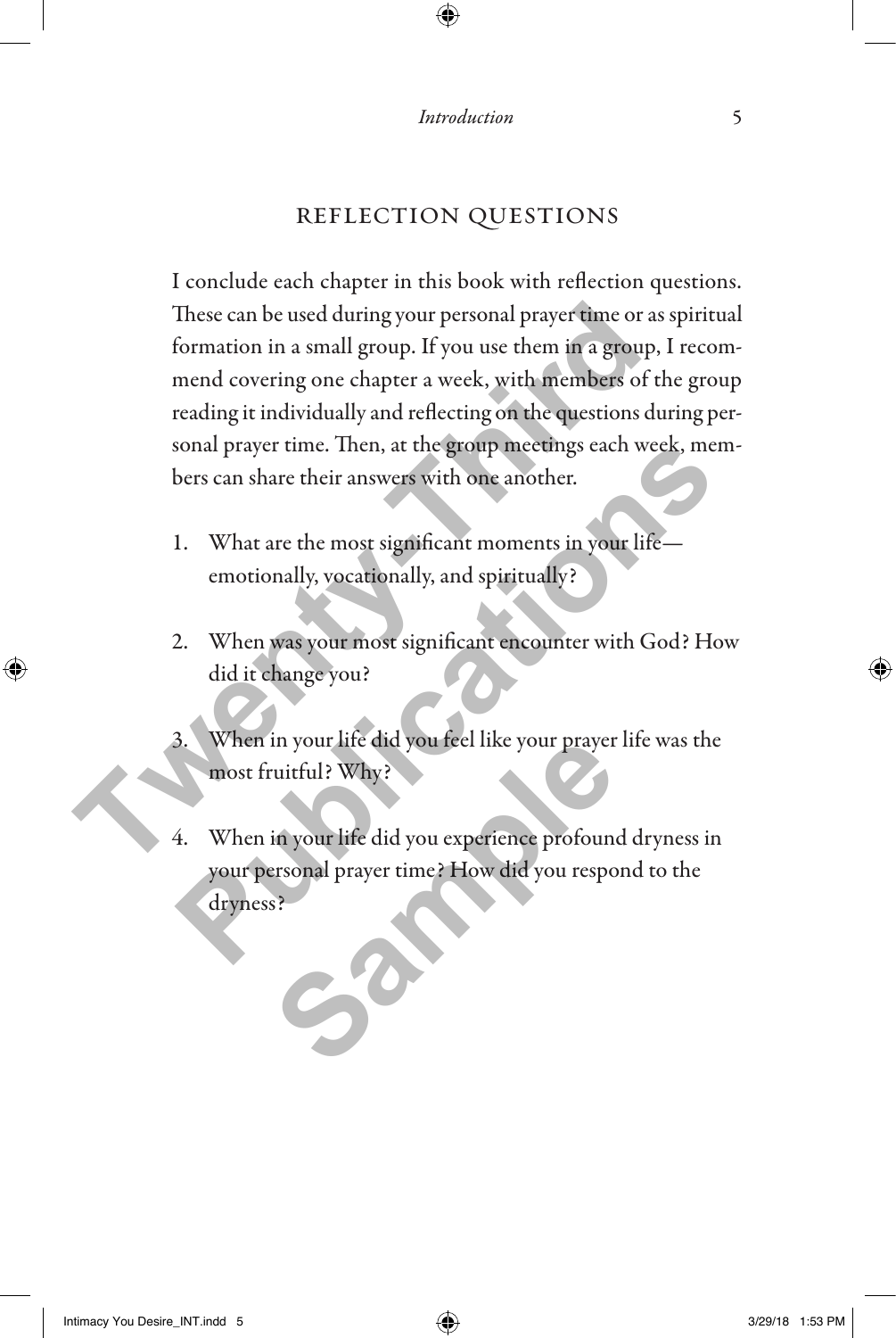#### chapter one

## Saint Ignatius of Loyola

I knew very little about Saint Ignatius of Loyola when I started the spiritual direction training program in 2003. The program, led by the Institute for Priestly Formation, helped me develop my personal prayer life, taught me the ministry of spiritual direction, and introduced me to one of the most significant people in my life today, Ignatius. There are countless amazing books written about the life and teachings of Saint Ignatius of Loyola, including his autobiography; therefore, I will not offer a complete survey of Ignatius's life in this book.<sup>1</sup> Instead, I Saint Ignatiu<br>
Of Loyola<br>
I knew very little about Saint Ignatius<br>
Loyola when I started the spiritual<br>
tion training program in 2003. The<br>
gram, led by the Institute for Pr<br>
Formation, helped me develop m<br>
sonal prayer li **Publication**<br> **Publication**<br> **Publication**<br> **Publication**<br> **Publication**<br> **Publication**<br> **Publication**<br> **Publication**<br> **Publication**<br> **Publication**<br> **Publication**<br> **Publication**<br> **Publication**<br> **Publication**<br> **Publication** Formation, helped me devel<br>sonal prayer life, taught me t<br>of spiritual direction, and int<br>to one of the most significar<br>my life today, Ignatius. There<br>less amazing books written al<br>and teachings of Saint Ignatiu<br>including

<sup>1</sup> Ignatius. *A Pilgrim's Journey: The Autobiography of Ignatius of Loyola*. Trans. Joseph N. Tylenda. Ignatius Press, 1991.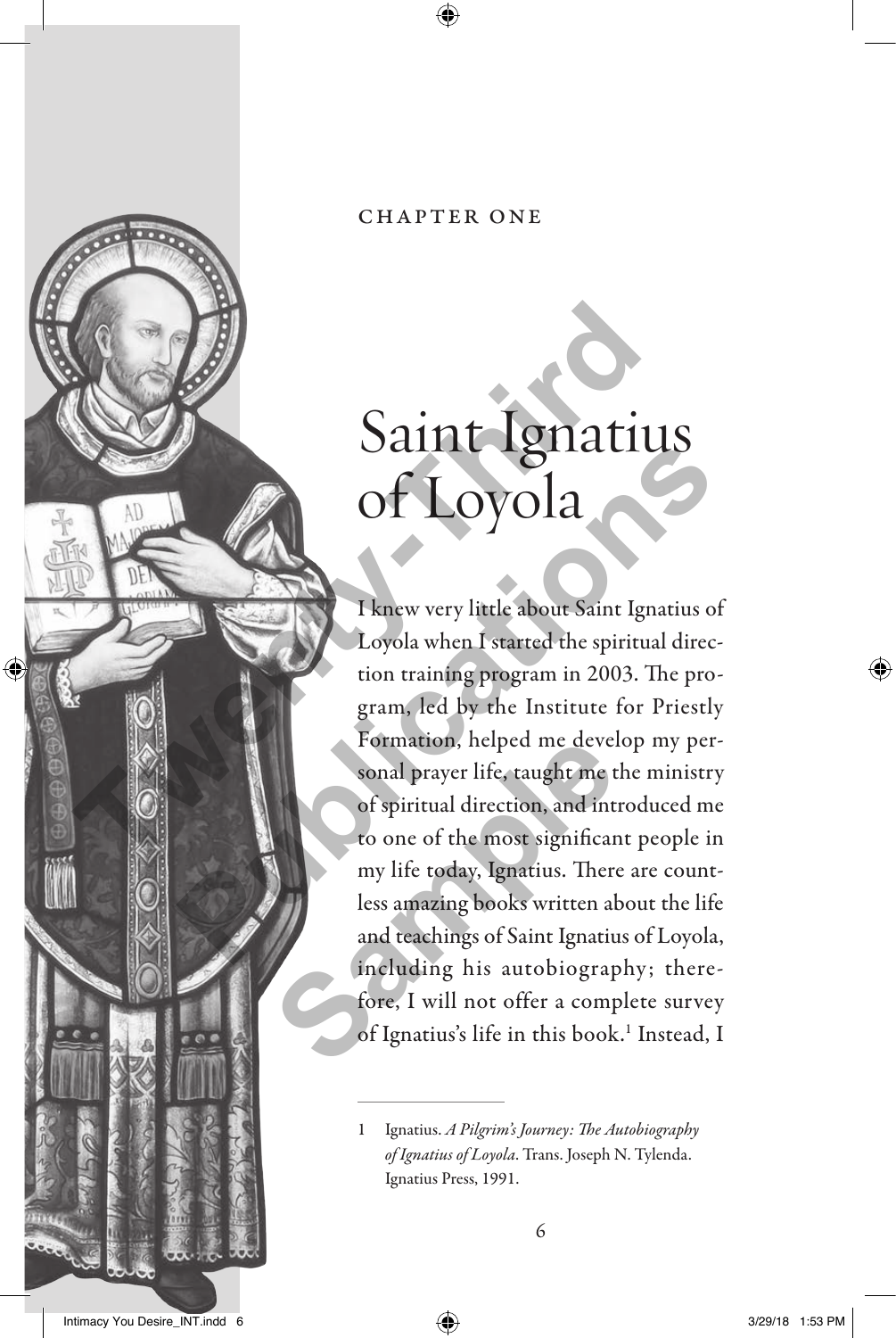will offer a brief snapshot of his life, and then we'll look at the deepening intimacy he invites us to experience with God in and through the *Spiritual Exercises*.

Ignatius was born in 1491 at his family's castle of Loyola in Spain. As a young man, he was much like other men of his time, both in vice and in virtue. Ignatius enjoyed the common vanities of his day, including lofty dreams of winning glory and being famous. In order to accomplish those dreams, Ignatius entered the army in 1517. During a battle with the French in 1521, he was injured by a cannonball and was taken to the castle of Loyola to recuperate. In order to pass the time during his seven months there, Ignatius' sister-in-law offered the two books that were kept in the house—*Life of Christ* by Ludolph Saxony and *Lives of the Saints* by Jacobus de Voragine. These books helped turn his mind from fantasies of worldly chivalry and fame to hopes of spiritual greatness. Ignatius began to understand his life and purpose differently, and by the end of his recovery an interior spiritual conversion had begun. Ignatius was born in 1491 at his family's castle of L<br>Spain. As a young man, he was much like other men of l<br>both in vice and in virtue. Ignatius enjoyed the commeties of his day, including lofty dreams of winning glory a tamous. In order to accomplish those dreams, Ignatius entered<br>the army in 1517. During a battle with the French in 1521, he<br>was injured by a cannonball and was taken to the castle of Loyola<br>to recuperate. In order to pass

In the years following his recovery and conversion, Ignatius journeyed to numerous countries, spending a tremendous amount of time praying and serving the poor. In his *Autobiography*, Ignatius describes some of the significant religious experiences he had during that time. One such mystical moment, which took place on the steps of a monastery, allowed Ignatius to experience the mutuality and unity of the Holy Trinity. Ignatius described the moment, writing in the third person: "His understanding began to be elevated so that he saw the Most Holy Trinity in the form of three keys. This brought on so many tears and so d by the end of his recovery an interior<br>I begun.<br>ears following his recovery and conver<br>co numerous countries, spending a treme<br>aying and serving the poor. In his A<br>secribes some of the significant religiou<br>ing that time.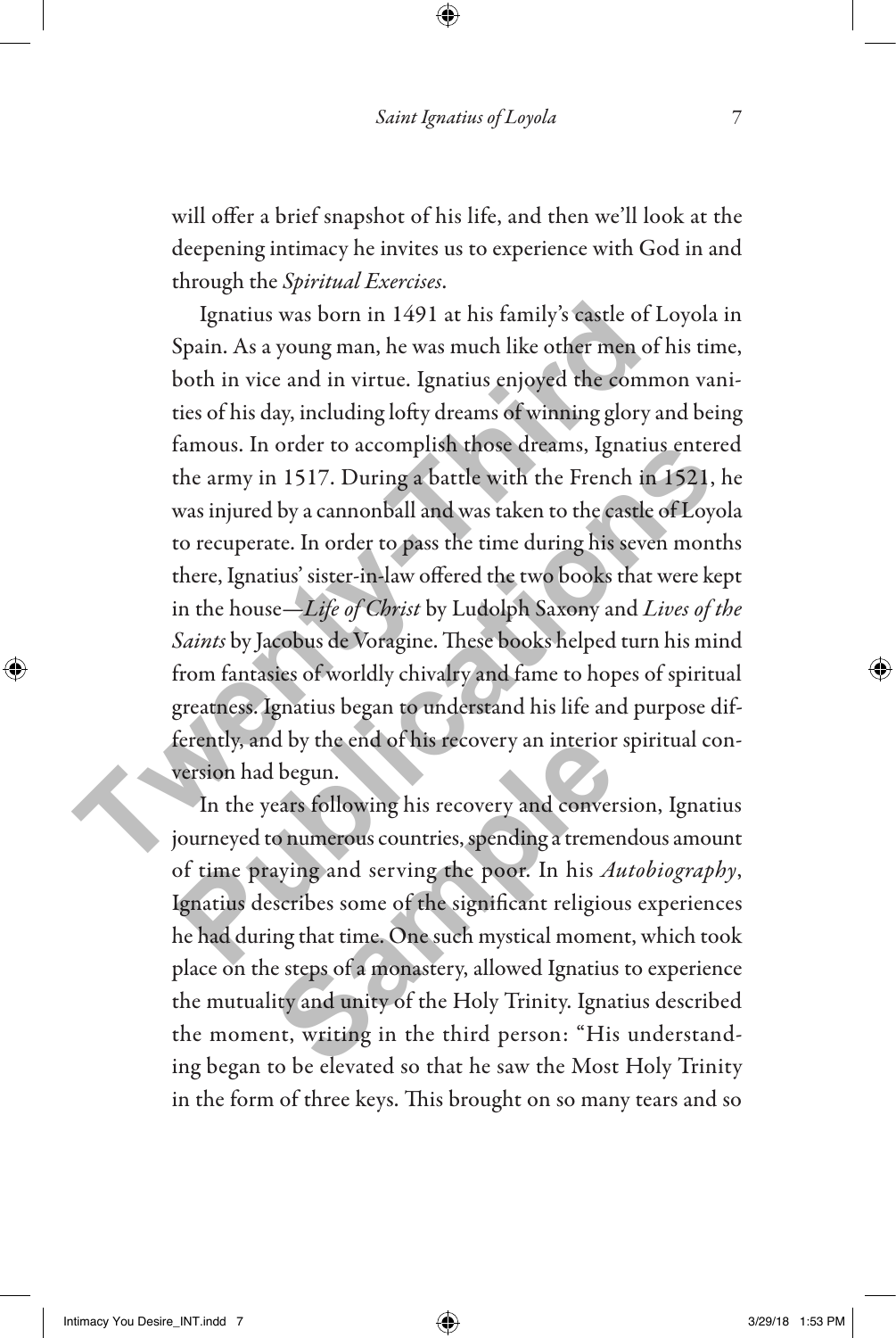much sobbing that he could not control himself…"2 These "keys," or *teclas* in Spanish, probably signify a musical chord, which is three notes, but one harmonious sound—a beautiful image of the Trinity and of unity. More than just an image, Ignatius' prayer was an experience of the heart, an interior movement of God that permanently emblazoned him with knowledge of God's unity and love.

In another mystical experience, Ignatius described something white, which emitted rays of light. According to what Ignatius wrote at the end of the *Spiritual Exercises*, this spiritual experience illustrated the generosity of God, who freely shares rays of himself—graces, virtues, and created gifts. Ignatius came to understand this generosity as an important part of the mutual intimacy that we desire—the sharing of goods and self. Trinity and of unity. More than just an image, Ignatius'<br>
was an experience of the heart, an interior movement of Go<br>
permanently emblazoned him with knowledge of God's<br>
and love.<br>
In another mystical experience, Ignatius

These and other religious experiences humbly reminded Ignatius that God desires to share his goods and his very self with all of us. Ignatius never restricted such experiences to himself; rather, he believed that God desired to communicate in similar intimate ways with everyone. This belief found clear expression in the *Spiritual Exercises*, which he worked on from 1522 until 1540. In another mystical experience, Ignatius described something<br>itte, which emitted rays of light. According to what Ignatius<br>cote at the end of the *Spiritual Exercises*, this spiritual expe-<br>nce illustrated the generosity o

The sincerity and spirituality that flowed out of Ignatius and his writings drew followers to him, and they began to form a community. In 1534 Ignatius and some of his companions took vows to work for others and to live in poverty, and in 1537 they were ordained priests and moved toward founding a new religious order, the Society of Jesus. atius never restricted such experiences<br>lieved that God desired to communicar<br>s with everyone. This belief found clear<br>*ual Exercises*, which he worked on from<br>ity and spirituality that flowed out of I<br>drew followers to hi

As you might imagine, the founding members of the Society

<sup>2</sup> Ignatius. pp. 37-39.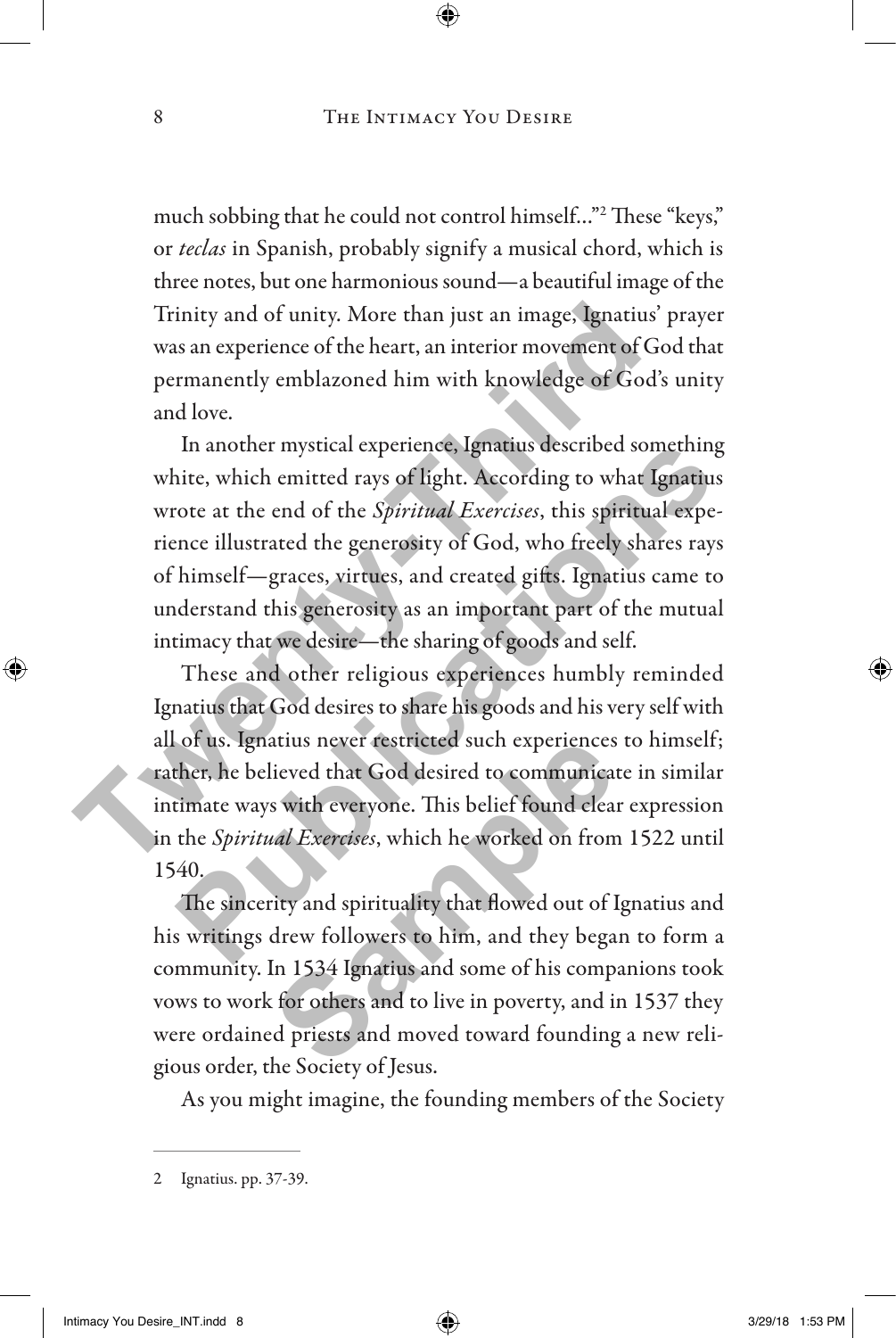of Jesus elected Ignatius as the first superior general. Despite the fact that he turned down the election a couple of times, the Holy Spirit prevailed, and Ignatius accepted the position toward the end of 1540. For the next fifteen years, he focused his time and energy on administrative work for the Society while living in Rome.

In 2010, I had the privilege of visiting the house of the Gesù in Rome, where Ignatius lived and worked. While the house is not one of the popular pilgrimage sites in Rome, it is a great stop for those who love Ignatius. For example, a brief tour of the house reveals some relics of Ignatius' presence and work there, such as his desk, prayer books, one of the first editions of the *Spiritual Exercises*, and some clothes. In the corridor, there is also a painting of Saint Ignatius playing billiards with the viceroy of Spain. Legend has it that Ignatius told the viceroy that no game of pool was complete without a bet and proposed that the loser would have to do anything the winner wanted him to do for thirty days. Ignatius won, of course, and required the viceroy to go through the thirty-day retreat of the *Exercises*! end of 1540. For the next fifteen years, he focused his tenergy on administrative work for the Society while l<br>Rome.<br>In 2010, I had the privilege of visiting the house of the<br>Rome, where Ignatius lived and worked. While th Rome, where Ignatius lived and worked. While the house is not<br>one of the popular pilgrimage sites in Rome, it is a great stop for<br>those who love Ignatius. For example, a brief tour of the house<br>reveals some relics of Ignat

Undoubtedly, the greatest treasure Ignatius left us is the *Spiritual Exercises*. For more than four hundred fifty years, countless men and women—lay and religious, Catholic and non-Catholic—have been led through the *Exercises* either in a thirty-day silent retreat (four "Weeks") or in the course of their normal daily lives. In the last few decades a growing interest and appreciation for the *Exercises* has developed, quite possibly because they offer us a glimpse of the intimacy with God that we so deeply desire. anything the winner wanted him to do f<br>on, of course, and required the viceroy<br>day retreat of the *Exercises*!<br>btedly, the greatest treasure Ignatius<br>*xercises*. For more than four hundred fift<br>d women—lay and religious, C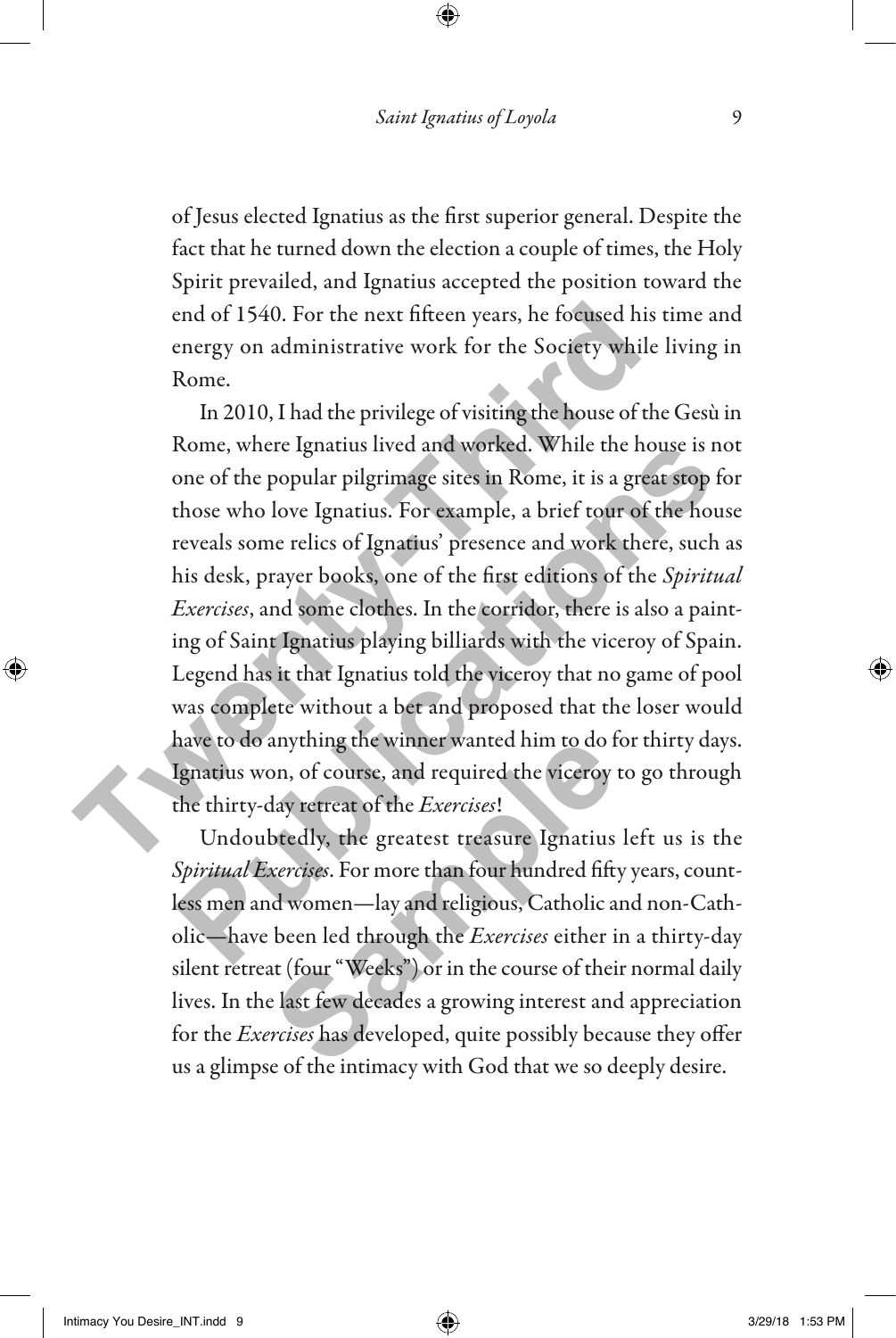### reflection questions

- 1. What events in your life have caused you to be more aware of God?
- 2. What sins have hindered your acceptance of God's love?
- 3. What gifts and blessings have helped you to accept God's love? of God?<br>
2. What sins have hindered your acceptance of God's love<br>
3. What gifts and blessings have helped you to accept Go<br>
love?<br>
4. What books, movies, songs, etc., have been instrument<br>
your spiritual journey?<br>
5. Who
	- 4. What books, movies, songs, etc., have been instrumental in your spiritual journey? What gitts and blessings have helped you to accept God's<br>love?<br>What books, movies, songs, etc., have been instrumental in<br>your spiritual journey?<br>Who are the people who have played the most significant<br>role in your relatio
	- 5. Who are the people who have played the most significant role in your relationship with God? Why?

Sample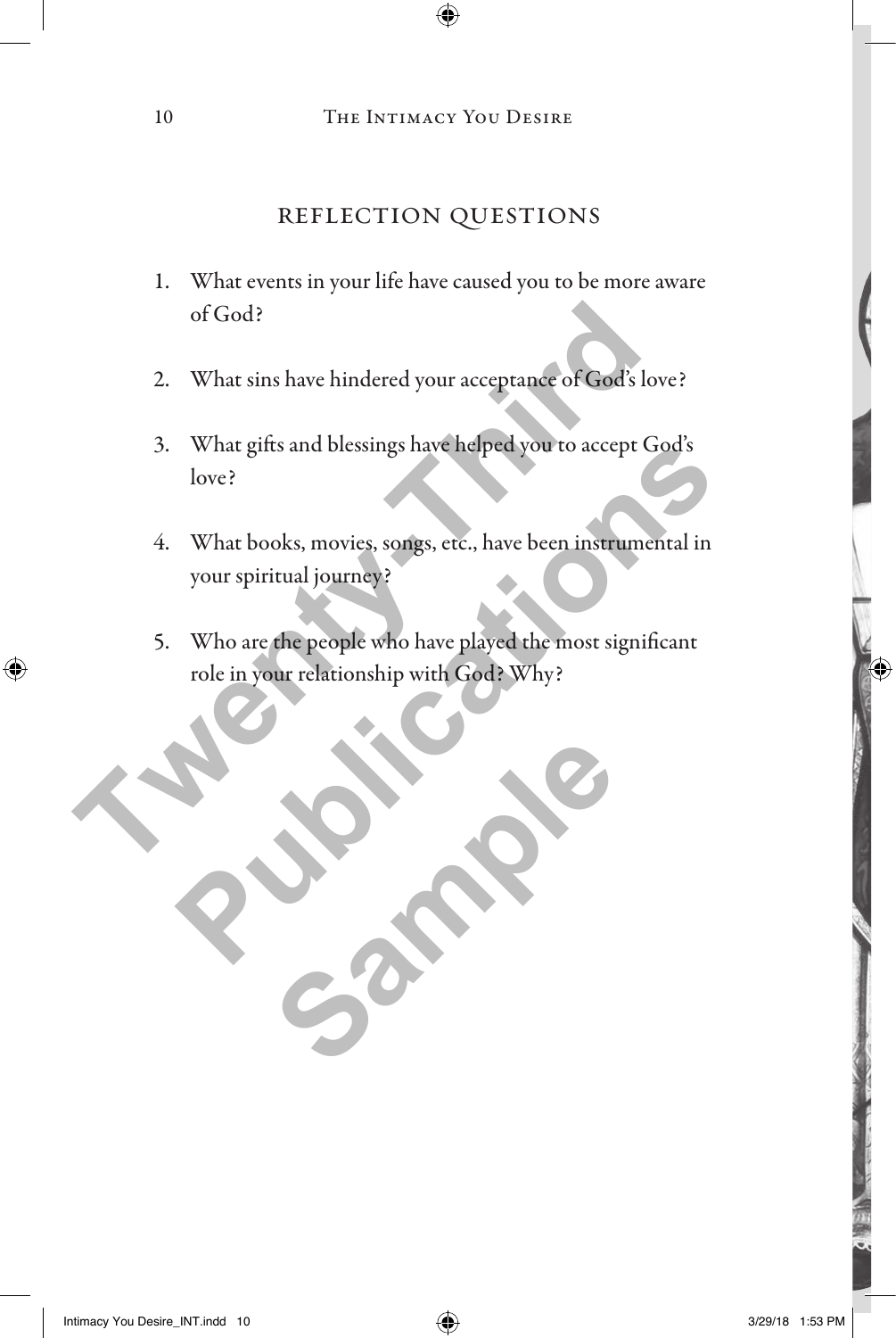# Intimacy in the Spiritual Exercises Intimacy<br>
Intimacy<br>
in the Spirit<br>
Exercises<br>
Healthy relationships are not happens<br>
but rather they involve our delibe<br>
conscious participation. Such acc<br>
ticipation allows us to name and<br>
stand the nuances of relationshi

Healthy relationships are not haphazard, but rather they involve our deliberate and conscious participation. Such active participation allows us to name and understand the nuances of relationships and have a sense of whether or not they're growing. As you might imagine, this is not always easy! For example, one of my directees shared with me his frustration with a friend of his. As he shared the story of their relationship, he realized that it was no longer a *friendship*, but a *ministry*. He described how all of the conversations with this presumed friend were always one-sided; there wasn't mutual sharing but only the other person's neediness. **Publication**<br> **Publications 3 and the Spiritual**<br> **Publications 3 and the Spiritual**<br> **Publications Actionships are not haphazard,**<br>
but rather they involve our deliberate and<br>
conscious participation. Such active partici conscious participation. Su<br>ticipation allows us to nan<br>stand the nuances of relat<br>have a sense of whether c<br>growing. As you might in<br>not always easy! For examp<br>directees shared with me h<br>with a friend of his. As he sh<br>of